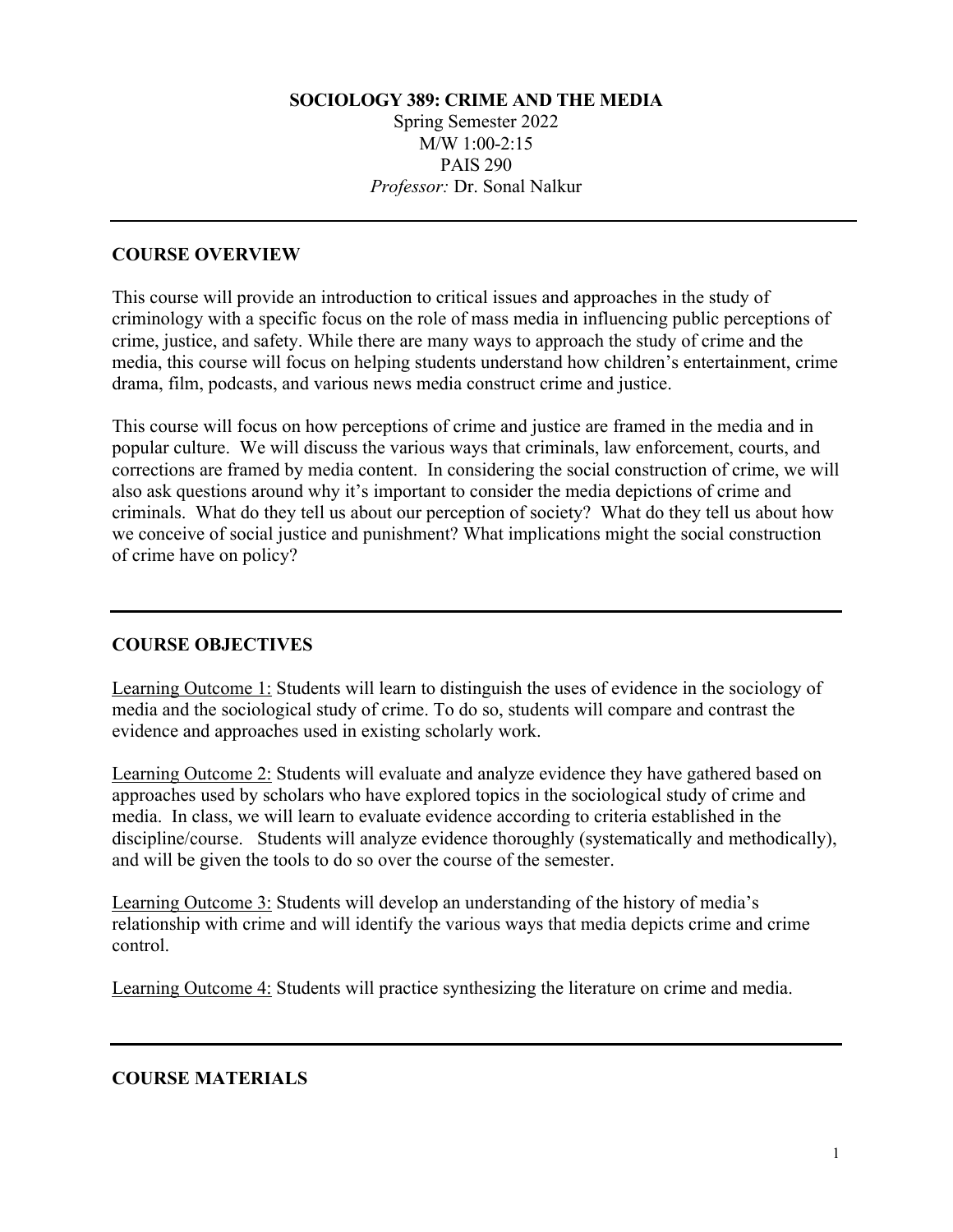1. **Textbooks**: Surette, R. (2011). *Media, Crime, and Criminal Justice*. 4th Edition. Belmont, CA: Wadsworth. \*\*Please wait until our first class meeting before purchasing!\*\*

2. Reserve readings

There are also additional **required** readings, which will be available on our CANVAS site.

Some of the readings are more difficult than others. I will give you guidance on "how" to read the articles, particularly the more difficult ones. I will use lectures to give you additional information not found in the readings, and I will also provide frameworks for understanding and integrating the readings with the lecture material.

#### **COURSE REQUIREMENTS**

#### **1. Class Participation** (25% of final grade)

All assigned **readings** should be completed **before** class to ensure active participation in class discussions and activities. Students will be expected to interact with their fellow classmates in an effort to develop their own scholarly and intellectual community (this should be both fun and helpful!).

For the month of January, when the classes are still remote, short lectures will be posted on Canvas for asynchronous engagement. On Mondays and Wednesdays, students will be assigned to small group discussion sections that will run during class time and will be led by Dr. Nalkur. Students will be expected to participate in real-time (synchronously). Details will be provided in class and on Canvas. I will post my lecture notes for you at the end of each week.

#### **2. Staged Assignment (Research Project in Parts – subject to changes)** (45% of final grade)

I will give students detailed instructions for each part of the staged assignment in class. For this project, students will choose a film or TV program for independent study. The assignment will be research-based, and students will be expected to submit short papers for each stage of the assignment. The final stage will involve either an in-class presentation or a video presentation. Further instructions will be discussed in class.

Stage 1 (10% of final grade) Stage 2 (15% of final grade) Stage 3 (20% of final grade) [This includes your final presentation.]

### **3. Weekly Response Papers** (30% of the final grade)

Response papers are due by 10:00am every Monday morning. Papers should be 250-400 words in length and submitted via Canvas. Papers should be well-written and will require engagement with the week's readings. Late papers will receive a zero grade. Students will be able to drop two paper grades over the course of the semester.

### **OTHER IMPORTANT INFORMATION**

*The use of cell phones and/or pagers is not permitted in this class. Please turn OFF your phones and pagers before entering the classroom.*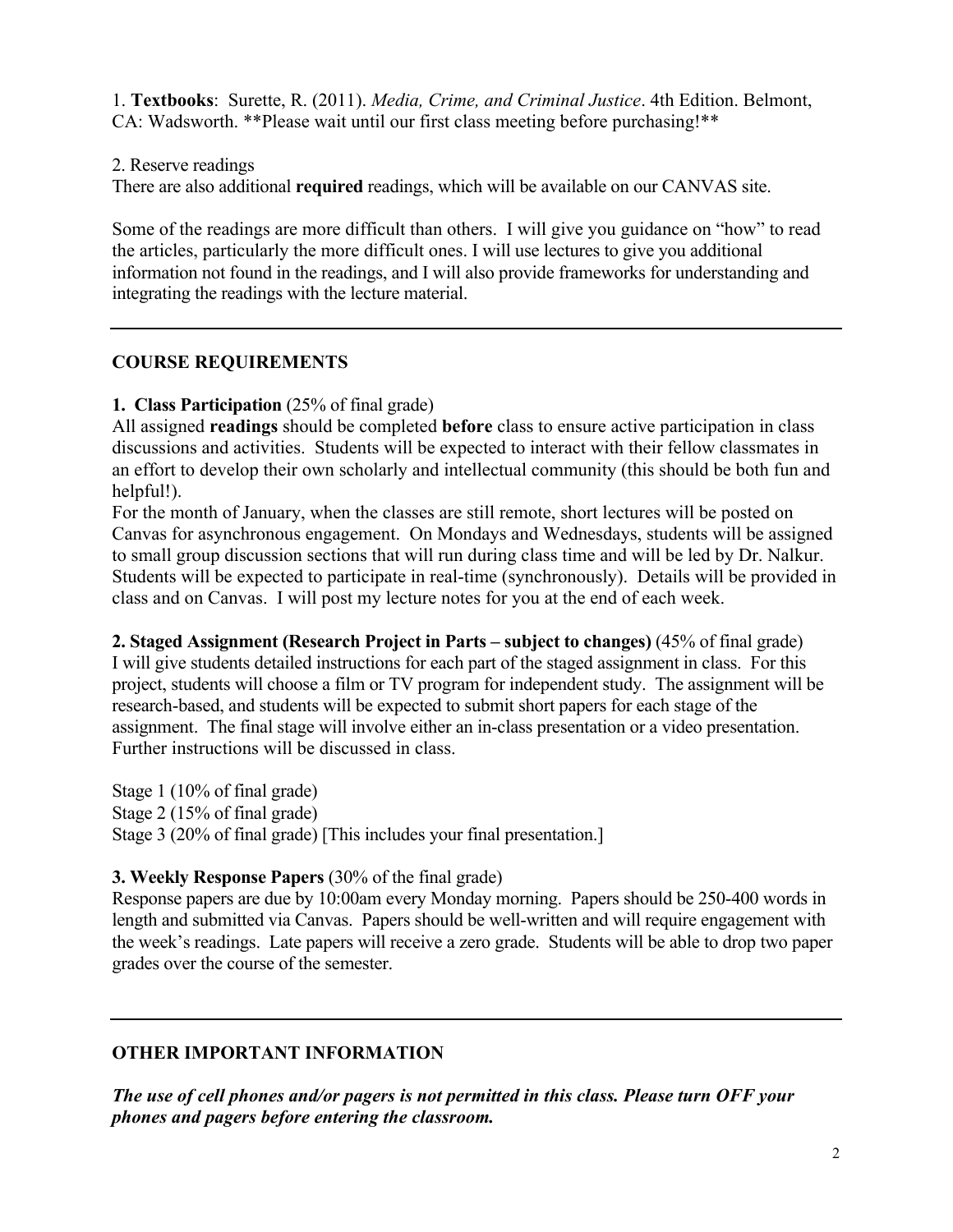### **General Communication**

I provide very detailed information and instructions in all of the course documents. I will also send periodic Canvas announcements and emails about any further course information.

- **Please read all of the written course communications thoroughly!**
- If you have questions after you have read everything in a particular course document (syllabus, paper instructions, study guide), then feel free to ask me.
- **Please do NOT ask/email me questions that I have already answered** in a course document or via posted announcement/emails.

## **Zoom Communication**

Students are expected to treat Zoom classroom sessions, Zoom calls, and Zoom office hours as professional interactions.

- 1. Please take your calls in a quiet space that is without distractions.
- 2. If you do not have a neutral background, or are taking calls from your personal room, please blur your background using Zoom tools.
- 3. Please try to avoid taking calls outdoors as sound quality diminishes significantly.
- 4. When you are on a call, please avoid speaking with other people around you and remain focused on our calls.
- 5. I will do my best to keep calls short and focused, and I expect you to be focused on our calls as well. Thank you!

If you anticipate any of these guidelines to be difficult, please email Dr. Nalkur as soon as possible.

## **Email Communication**:

I generally try to respond to emails within 1 business day, but I do not guarantee a response within 24 hrs. I do not answer emails on weekends.

## **General Classroom Conduct**:

Please be mindful of the general code of conduct that you would use in any classroom setting. I expect us all to be respectful of one another.

- **Please do not arrive late to class.**
- Once in class, please refrain from carrying on private conversations with your neighbor(s). This is distracting for everyone else in the room.
- Please refrain from texting, checking Snapchat/Facebook/Instagram, or any other non-class activities during all class meetings. If you are found to be engaging in these activities, you will be asked to leave the classroom for the remainder of the class.

**Missed Classes**: **You** are responsible for missed material. Please get notes from one of your classmates. After you have read all of the missed material, if you still have questions, please come to my office hours. (Please do not email me to ask about missed class material.)

**Video/Audio**: You may not video or audiotape lectures without my express consent.

**Extra Credit**: There are no extra credit assignments available in this course.

## **Peer Tutoring Writing Support**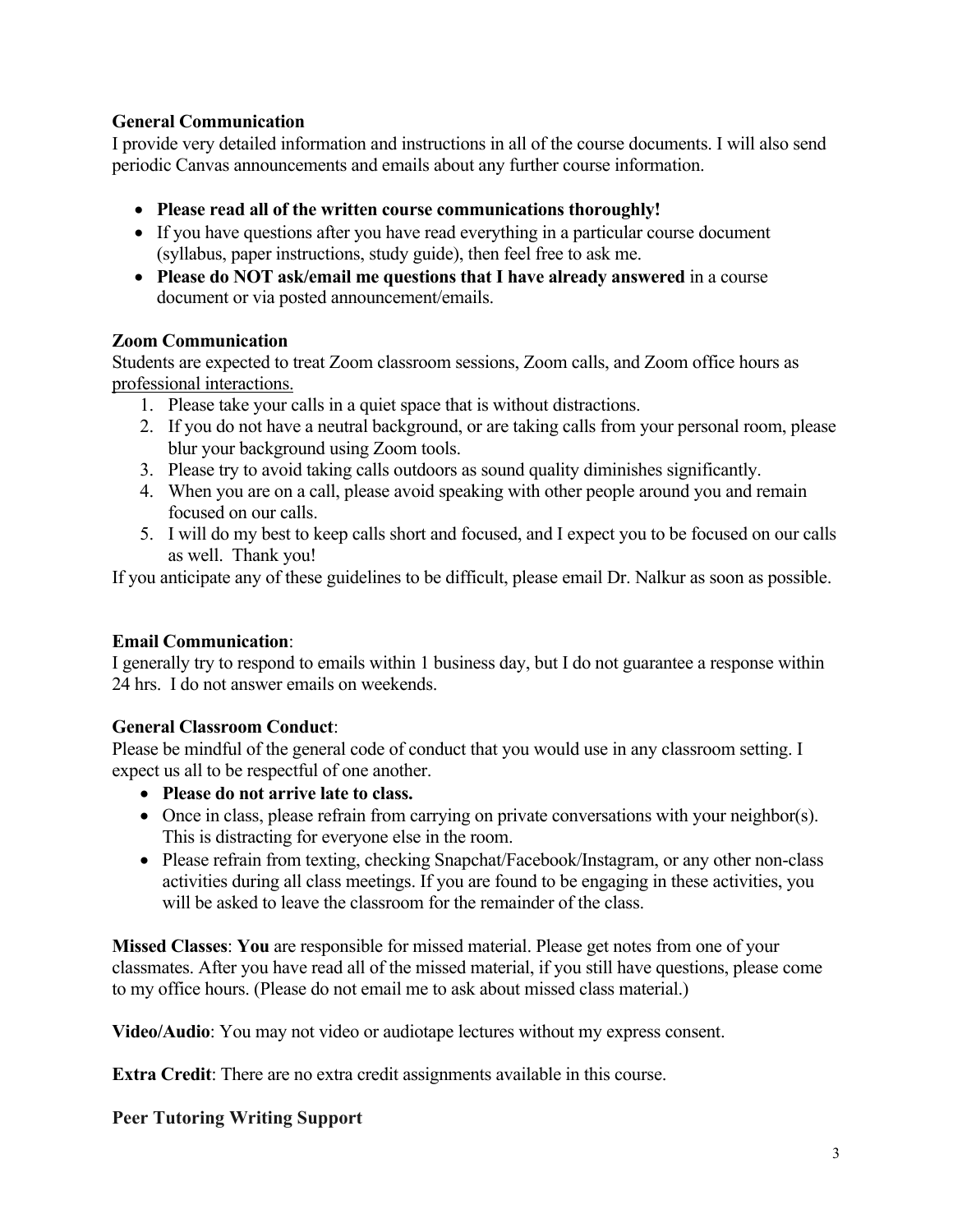Tutors in the Emory Writing Center and the ESL Program are available to support Emory College students as they work on any type of writing assignment, at any stage of the composing process. Tutors can assist with a range of projects, from traditional papers and presentations to websites and other multimedia projects. Writing Center and ESL tutors take a similar approach as they work with students on concerns including idea development, structure, use of sources, grammar, and word choice. They do not proofread for students. Instead, they discuss strategies and resources students can use as they write, revise, and edit their own work. Students who are currently enrolled in an ESL-supported section of English 101, English 123, or English 221 or who plan to take one of those courses next semester should see ESL tutors, as they are specifically trained to support students in ESL Program courses. To learn more about ESL tutoring or to make an appointment, go to **tinyurl.com/eslemory.** All other students in the college should see Writing Center tutors who are trained to work with this broader population. Learn more and make an appointment at **writingcenter.emory.edu**. Please review tutoring policies before your visit.

#### **Accommodating Disabilities:**

If you have or acquire any sort of condition that may require special accommodation(s), please inform me as soon as possible so that we may make the appropriate arrangements. Proper documentation from the Office of Disabilities Services will be required. They can be reached at 404-727-1065 or via the web at http://www.emory.edu/EEO/ODS/.

#### **Academic Conduct:**

All students are expected to conduct themselves in accordance with the policies of Emory College with respect to conduct and academic honesty. Anyone engaging in acts that violate these policies, such as plagiarism or cheating will be referred to the Honors Council. For more information see: http://www.college.emory.edu/current/standards/honor\_code.html

### **Late Policy:**

Unless otherwise stated on the assignment sheet or in class, an assignment submitted after the deadline will be penalized 5% for each day it is late, from the moment it is past due. If you require an extension due to illness, you must notify Dr. Nalkur *prior* to the deadline, and provide a note from your doctor.

#### **Make-Up Policy**:

My permission is needed to makeup exams and assignments. If you are going to miss an exam or assignment, please make every effort to notify me before the missed class and to gather appropriate material to justify your absence. If you are unable to notify me before the class/due date, please try to have a friend, roommate, etc. contact me via e-mail and inform me of your absence. A mutually convenient time will be arranged for you to make up the assignment or exam. Makeup assignments will *only* be allowed in a situation of an excused absence (e.g., illness, family emergency, etc.). A note from the Dean will be required to make up the final exam.

*The use of cell phones is not permitted in this class or during Zoom calls.*

*You are not permitted to use laptops or other devices in the classroom unless you have special permission from Dr. Nalkur.*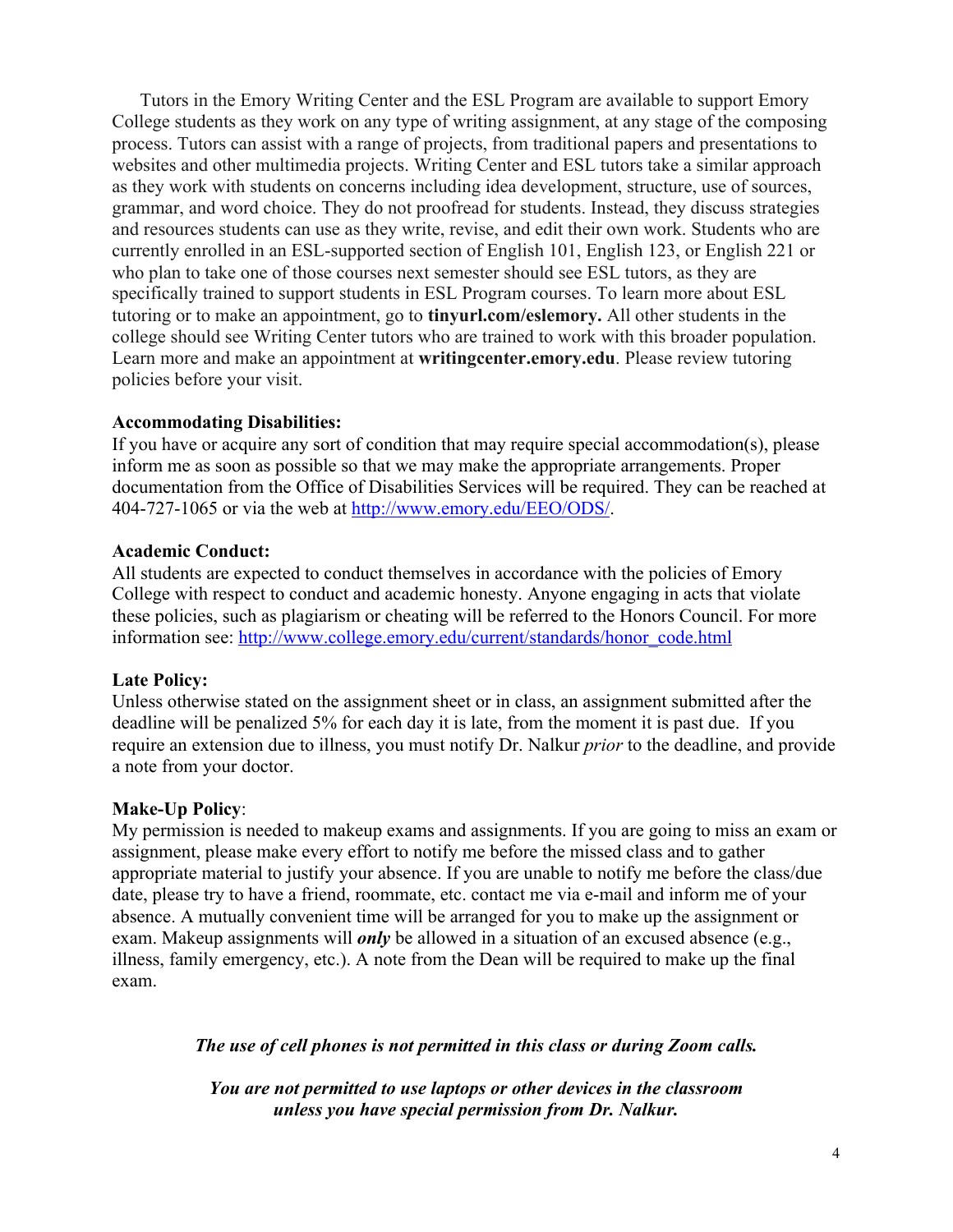## *Please turn OFF your phones before entering the classroom.*

*If you are found using phones or devices in class, you will be asked to leave.*

\_\_\_\_\_\_\_\_\_\_\_\_\_\_\_\_\_\_\_\_\_\_\_\_\_\_\_\_\_\_\_\_\_\_\_\_\_\_\_\_\_\_\_\_\_\_\_\_\_\_\_\_\_\_\_\_\_\_\_\_\_\_\_\_\_\_\_\_\_\_\_\_\_\_\_\_\_

## **COURSE SCHEDULE** *(subject to revision)*

*Jan 12th:* **Introduction**

*Jan 17th: MLK Day Observance – no class*

# **I. CRIME AND CRIMINALS IN FILM & TELEVISION**

| Jan $19^{th}$ :            | <b>Law vs. Morality</b><br>Nielsen, L. B., Patel, N. A., & Rosner, J. (2017). "Ahead of the Lawmen": Law<br>and Morality in Disney Animated Films 1960–1998. Law, Culture and the<br><i>Humanities, 13(1), 104-122.</i><br>Film to watch: The Little Mermaid    |
|----------------------------|-----------------------------------------------------------------------------------------------------------------------------------------------------------------------------------------------------------------------------------------------------------------|
| Jan $24th$ :               | <b>Myths and The Social Construction of Crime</b><br>Film to watch: The Armstrong Lie (2013)                                                                                                                                                                    |
| Jan $31^{st}$ :            | Film to watch: The Loving Story (2012)<br>Reading: <b>Blogpost on the Social Construction of Crime</b>                                                                                                                                                          |
| Feb $2nd$ :                | <b>Does Genre matter?</b><br>Film to watch: The Witness (2015)<br>Reading: Bruzzi, S. (2016). Making a genre: The case of the contemporary true<br>crime documentary. Law and Humanities, 10(2), 249-280.                                                       |
| February 7 <sup>th</sup> : | <b>Myth and Mobsters</b><br>Film to watch: The Godfather (1974)<br>Reading: "Godfatherhood: The Making of the Godfather" The New Yorker                                                                                                                         |
| February 9 <sup>th</sup> : | Reading 1: Cawelti, J. G. (1975). The new mythology of crime. Boundary 2,<br>325-357.<br>Reading 2: Kappeler, V. E. (2004). Inventing criminal justice: Myth and social<br>construction. Theorizing criminal justice: Eight essential orientations,<br>185-194. |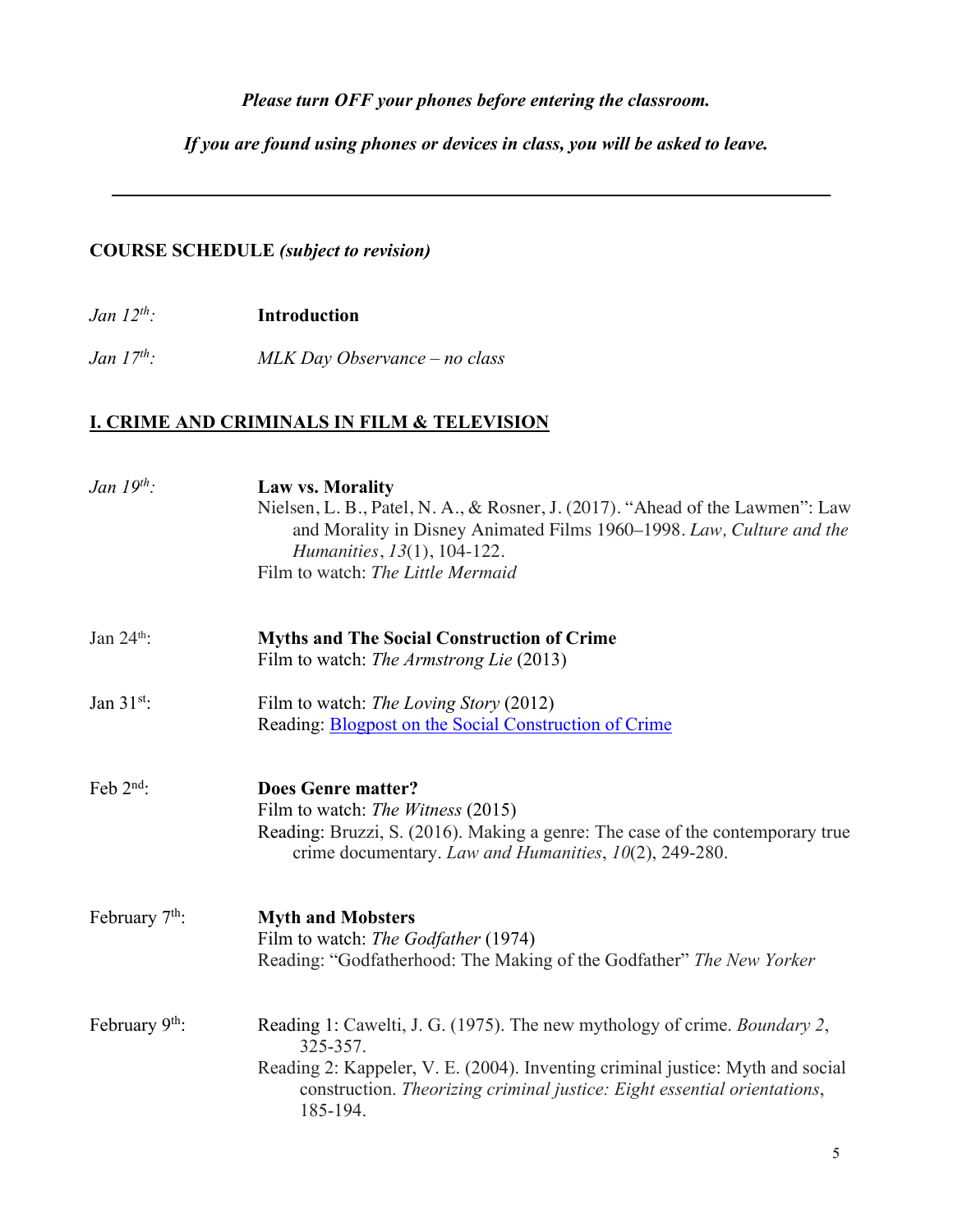| February 28 <sup>th</sup> : | <b>Framing Crime: Marx &amp; Cultivation Theory</b><br>Film to watch: Dead Man Walking (1995)<br>Reading: Rafter, N. (2001). American criminal trial films: An overview of their<br>development, 1930–2000. Journal of law and society, 28(1), 9-24.<br>Optional Reading: Yar, M. (2010). Screening crime: Cultural criminology goes<br>to the movies. Framing crime: Cultural criminology and the image, 68-82.                                                    |
|-----------------------------|---------------------------------------------------------------------------------------------------------------------------------------------------------------------------------------------------------------------------------------------------------------------------------------------------------------------------------------------------------------------------------------------------------------------------------------------------------------------|
| March $2nd$ :               | Reading 1: Sarat, A., Chan, M., Cole, M., Lang, M., Scheolnik, N., Sidhu, J., &<br>Siegel, N. (2014). Scenes of execution: Spectatorship, political<br>responsibility, and state killing in American film. Law & Social<br><i>Inquiry</i> , 39(3), 690-719.<br>Reading 2: Welsh, A., Fleming, T., & Dowler, K. (2011). Constructing crime<br>and justice on film: Meaning and message in cinema. Contemporary Justice<br>Review, 14(4), 457-476. [Dead Man Walking] |
| February 14 <sup>th</sup> : | Show to watch: <i>The Sopranos</i> (Episodes available on Course Reserves – please<br>watch all three)<br>Reading: van Ommen, M., Daalmans, S., Weijers, A., de Leeuw, R. N., &<br>Buijzen, M. (2016). Analyzing prisoners', law enforcement agents', and<br>civilians' moral evaluations of The Sopranos. Poetics, 58, 52-65.                                                                                                                                      |
| February $16th$ :           | <b>Crime &amp; The Culture of Fear</b><br>Film to watch: No Country For Old Men<br>Reading 1: Glassner, B. (2004). Narrative techniques of fear mongering. Social<br>Research: An International Quarterly, 71(4), 819-826.<br>Reading 2: Raney, A. A., & Bryant, J. (2002). Moral judgment and crime drama:<br>An integrated theory of enjoyment. Journal of communication, 52(2), 402-<br>415.                                                                     |
| February $21^{st}$ :        | In-Class Work on Research Projects<br>In-Class Screening: Orange Is The New Black                                                                                                                                                                                                                                                                                                                                                                                   |
| February 23rd:              | Enck, S. M., & Morrissey, M. E. (2015). If Orange Is the New Black, I must be<br>color blind: Comic framings of post-racism in the prison-industrial<br>complex. Critical Studies in Media Communication, 32(5), 303-317.                                                                                                                                                                                                                                           |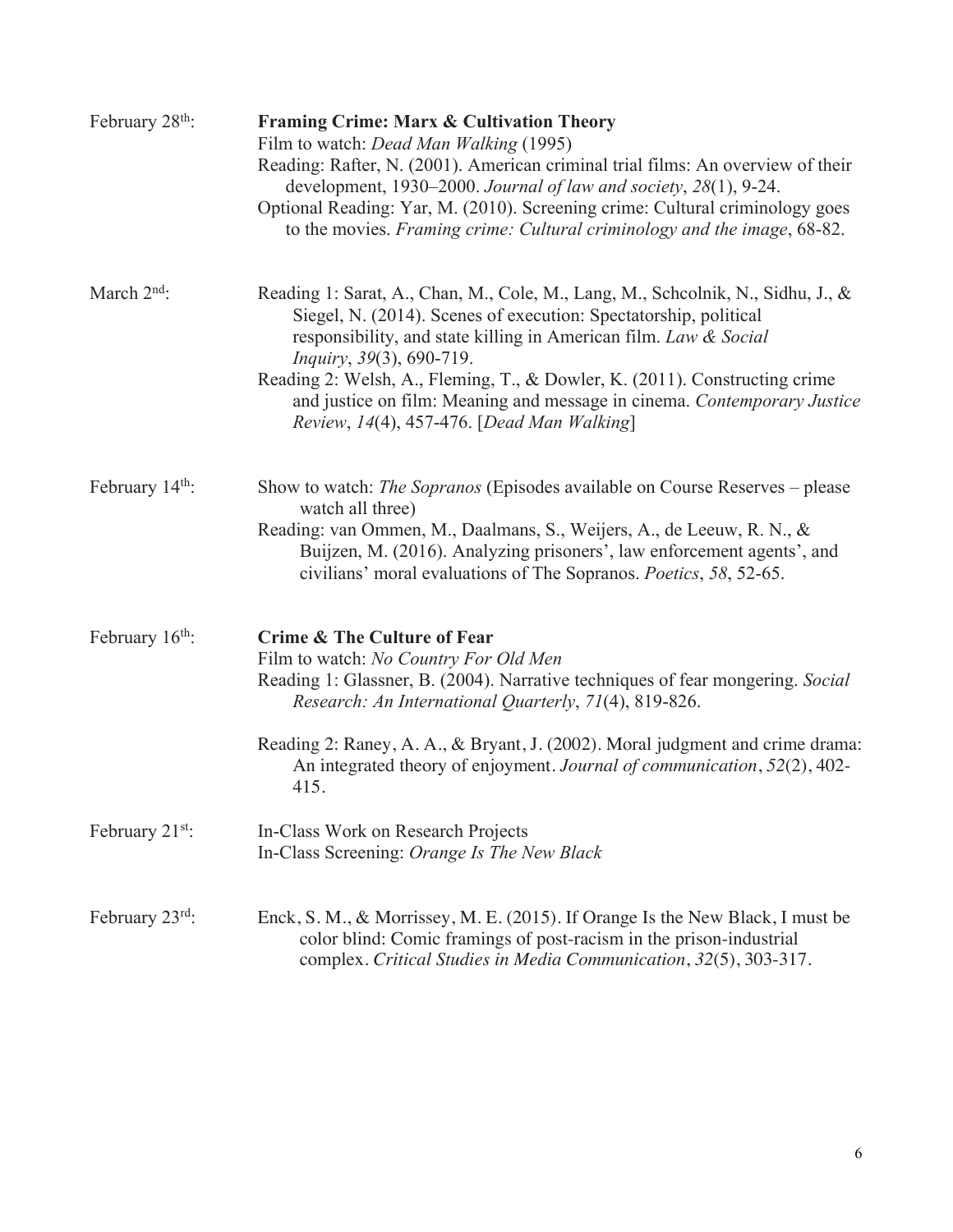# **II. CRIME AND THE NEWS**

| February $28th$ :        | <b>Framing Crime: The News</b><br>Reading: Fishman, M. (1978). Crime waves as ideology. Social problems, 25(5),<br>531-543.<br>Podcast: Serial, S1E1                                                                |
|--------------------------|---------------------------------------------------------------------------------------------------------------------------------------------------------------------------------------------------------------------|
| March $2nd$ :            | Reading: Boling, K. S. (2019). True crime podcasting: Journalism, justice or<br>entertainment?. Radio Journal: International Studies in Broadcast & Audio<br>Media, 17(2), 161-178.<br>Podcast: Serial, S1E2        |
|                          | March 7-11: Spring Break – enjoy!!                                                                                                                                                                                  |
| March 14th:              | Snow, D. A., Vliegenthart, R., & Corrigall-Brown, C. (2007). Framing the<br>French riots: A comparative study of frame variation. Social forces, 86(2),<br>385-415.                                                 |
|                          | Orsini, M. M. (2017). Frame analysis of drug narratives in network news<br>coverage. Contemporary drug problems, 44(3), 189-211.                                                                                    |
| March $16th$ :           | <b>Audience Reception and Media Effects</b><br>Chiricos, T., Eschholz, S., & Gertz, M. (1997). Crime, news and fear of crime:<br>Toward an identification of audience effects. Social problems, 44(3), 342-<br>357. |
| March 21 <sup>st</sup> : | Fishman, M. (1978). Crime waves as ideology. Social problems, 25(5), 531-543.                                                                                                                                       |
|                          | Starr, P. (2008). Democratic theory and the history of communications.<br>In Explorations in communication and history (pp. 41-51). Routledge.                                                                      |
| March $23^{rd}$ :        | "The Jeffrey Epstein Case was Cold, Until a Miami Herald Reporter Got<br>Accusers to Talk," The New York Times, July 9, 2019.                                                                                       |
|                          | "The Failure to see what Jeffrey Epstein was doing," The New Yorker, August<br>18, 2019.                                                                                                                            |
|                          | "The Renegade Sheriffs," The New Yorker, April 23, 2018.                                                                                                                                                            |
|                          | "The Day Jeffrey Epstein Told Me He Had Dirt on Powerful People," The New<br>York Times, August 12, 2019.                                                                                                           |